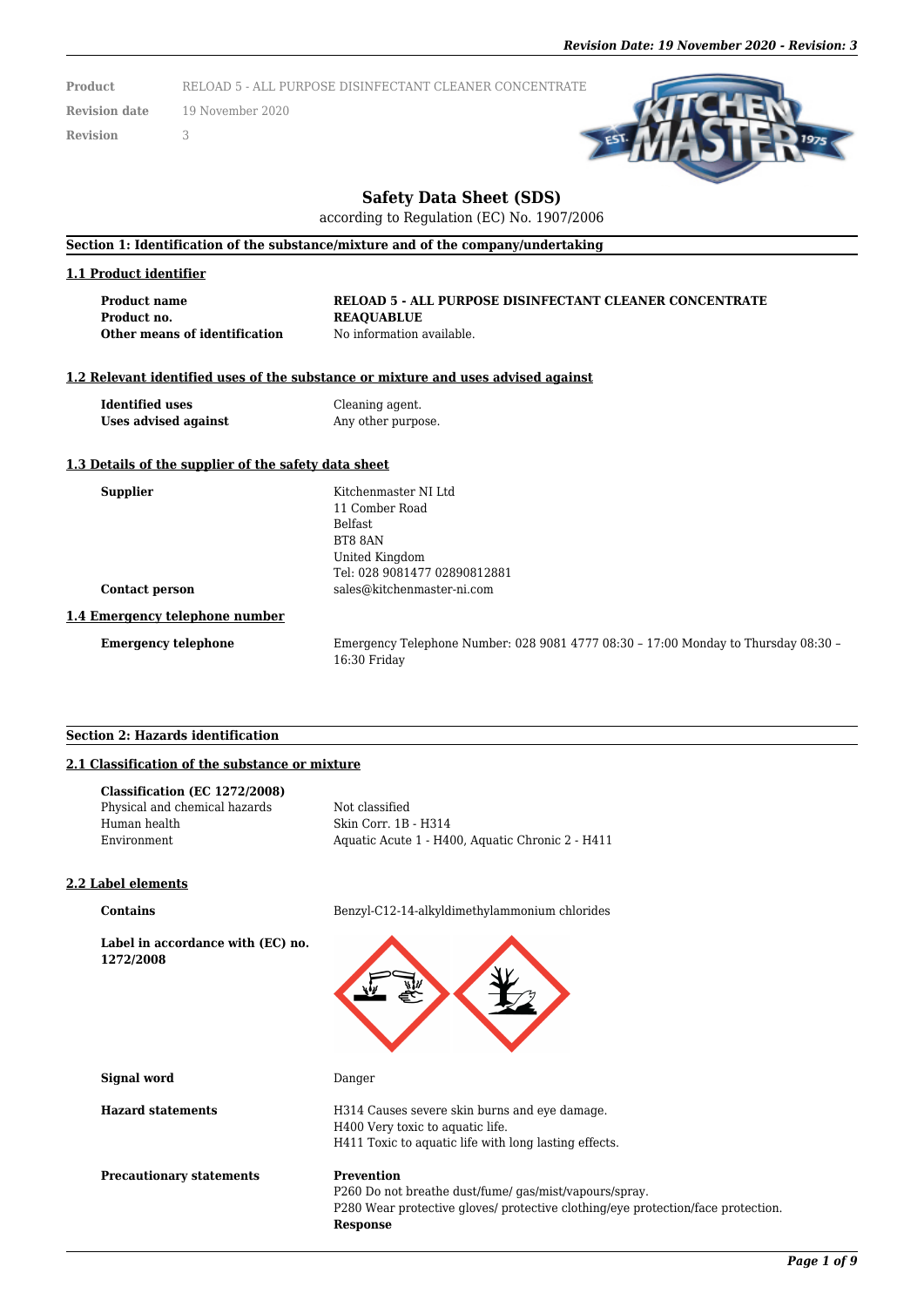P301 + P330 + P331 IF SWALLOWED: Rinse mouth. Do NOT induce vomiting. P303 + P361 + P353 IF ON SKIN (or hair): Remove/Take off immediately all contaminated clothing. Rinse skin with water/ shower. P305 + P351 + P338 IF IN EYES: Rinse cautiously with water for several minutes. Remove contact lenses, if present and easy to do. Continue rinsing. P310 Immediately call a POISON CENTER or doctor/physician.

#### **2.3 Other hazards**

None known.

## **Section 3: Composition/identification of ingredients**

## **3.1 Substance**

Not applicable.

## **3.2 Mixtures**

| $ICAS-No.: 85409-22-9$<br>Benzyl-C12-14-alkyldimethylammonium EC No.: 939-350-2<br>Aquatic Acute 1 - H400, Aquatic Chronic 1 - H410, Acute Tox 4 -<br>5-10%<br>H302, Skin Corr. 1B - H314, Eye Dam. 1 - H318<br><b>IREACH Reg No.:</b><br>101-2119970550-39-00001 | Name       | <b>Product identifier</b> | Regulation (EC) No 1272/2008 | $\frac{9}{6}$ |
|-------------------------------------------------------------------------------------------------------------------------------------------------------------------------------------------------------------------------------------------------------------------|------------|---------------------------|------------------------------|---------------|
|                                                                                                                                                                                                                                                                   | lchlorides |                           |                              |               |

The full text for all hazard statements are displayed in section 16.

The data shown are in accordance with the latest EC Directives.

#### **Section 4: First aid measures**

#### **4.1 Description of first aid measures**

| <b>General information</b>                                      | Provide general first aid, rest, warmth and fresh air. As a general rule, in case of doubt or if<br>symptoms persist, always call a doctor. Seek medical attention for all burns and eye injuries,<br>regardless how minor they may seem. First aid personnel must be aware of own risk during<br>rescue.           |  |
|-----------------------------------------------------------------|---------------------------------------------------------------------------------------------------------------------------------------------------------------------------------------------------------------------------------------------------------------------------------------------------------------------|--|
| <b>Inhalation</b>                                               | Remove person to fresh air and keep comfortable for breathing. If not breathing, give                                                                                                                                                                                                                               |  |
|                                                                 | artificial respiration. If breathing is difficult, give oxygen. Seek medical attention.                                                                                                                                                                                                                             |  |
| Ingestion                                                       | If this product is ingested, remove victim immediately from source of exposure. Rinse mouth<br>thoroughly. Do not induce vomiting. Provide fresh air, warmth and rest. Get medical                                                                                                                                  |  |
| Skin contact                                                    | attention. Never give anything by mouth to an unconscious person.<br>Remove victim immediately from source of exposure. Remove contaminated clothing, shoes<br>and jewelry and wash before reuse. Wash the skin immediately with water. Obtain medical<br>attention if irritation persists or if blistering occurs. |  |
| Eye contact                                                     | Do not rub eye. If this product contacts the eyes, gently flush eyes with water for at least<br>fifteen (15) minutes, lifting the upper and lower eyelids occasionally. Remove contact lenses<br>if present and easy to do so. Avoid contaminating unaffected eye. Seek medical attention.                          |  |
| 4.2 Most important symptoms and effects, both acute and delayed |                                                                                                                                                                                                                                                                                                                     |  |
|                                                                 | 로마 나는 아이들 것이 아니라 나는 아이들이 아니다. 제 아이들에 나서 그러한 아이들이 제 아이들에 다 아니라 아이들이 아니라 아이들이 아니라 데 아니라                                                                                                                                                                                                                               |  |

## **General information** The severity of the symptoms described will vary dependent on the concentration and the length of exposure. **Inhalation** Inhalation Inhalation of mist or vapor may cause respiratory tract irritation.<br> **Indestion** Exposure to liquid product may cause irritation to mouth, throat a Exposure to liquid product may cause irritation to mouth, throat and esophagus. **Skin contact** Corrosive. Causes severe skin burns. **Eye contact** Can produce burning and irritation. Corrosive to eyes

## **4.3 Indication of any immediate medical attention and special treatment needed**

Notes to the physician Treat symptomatically.

## **Section 5: Fire-fighting measures**

#### **5.1 Extinguishing media**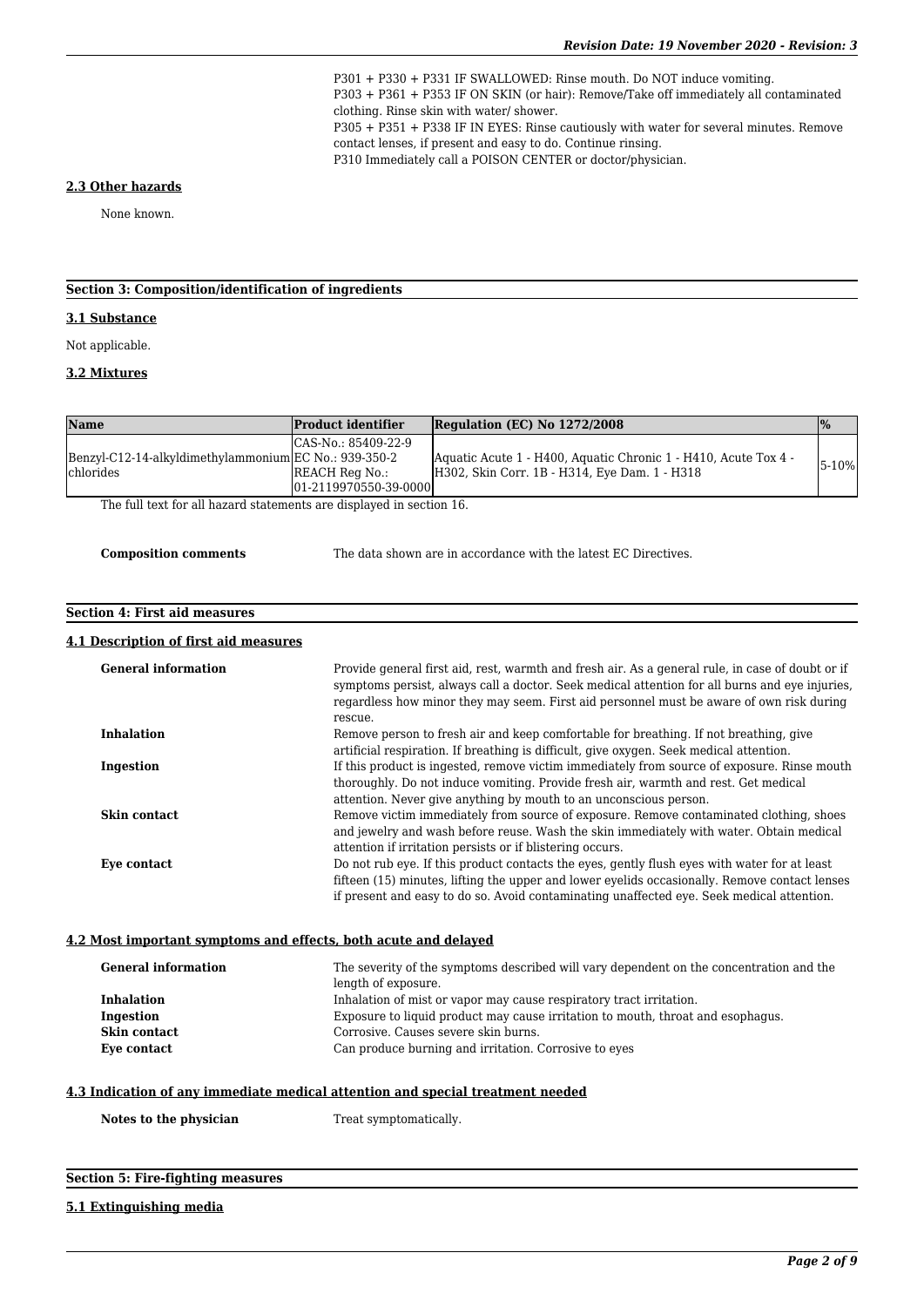| <b>Extinguishing media</b><br>Unsuitable extinguishing media                                        | Use fire-extinguishing media appropriate for surrounding materials. Use water spray,<br>alcohol-resistant foam, dry chemical or carbon dioxide.<br>High volume water jet.                                                                                                                                                                                                                               |  |
|-----------------------------------------------------------------------------------------------------|---------------------------------------------------------------------------------------------------------------------------------------------------------------------------------------------------------------------------------------------------------------------------------------------------------------------------------------------------------------------------------------------------------|--|
| 5.2 Special hazards arising from the substance or mixture                                           |                                                                                                                                                                                                                                                                                                                                                                                                         |  |
| <b>Hazardous combustion products</b><br>Unusual fire & explosion hazards<br><b>Specific hazards</b> | During fire, toxic gases (CO, CO2) are formed.<br>No unusual fire or explosion hazards noted.<br>Fire creates: Carbon monoxide (CO). Carbon dioxide (CO2). In the event of damage to<br>packaging, floors may become slippery, avoid falls. Do not allow run-off from fire fighting to<br>enter drains or water courses.                                                                                |  |
| 5.3 Advice for firefighters                                                                         |                                                                                                                                                                                                                                                                                                                                                                                                         |  |
| <b>Special fire fighting procedures</b>                                                             | If possible, fight fire from protected position. Avoid breathing fire vapours. Ventilate closed<br>spaces before entering them. Containers close to fire should be removed immediately or<br>cooled with water if safe to do so.                                                                                                                                                                        |  |
|                                                                                                     | Protective equipment for firefighters Fire-fighters should wear appropriate protective equipment and self-contained breathing<br>apparatus (SCBA) with a full face-piece operated in positive pressure mode. Clothing for fire-<br>fighters (including helmets, protective boots and gloves) conforming to European standard<br>EN 469 will provide a basic level of protection for chemical incidents. |  |
| <b>Section 6: Accidental release measures</b>                                                       |                                                                                                                                                                                                                                                                                                                                                                                                         |  |
| 6.1 Personal precautions, protective equipment and emergency procedures                             |                                                                                                                                                                                                                                                                                                                                                                                                         |  |

| For non-emergency personnel<br>For emergency responders          | Wear protective clothing as described in Section 8 of this safety data sheet. Provide<br>adequate ventilation. Eliminate all sources of ignition. Avoid inhalation of vapours and<br>contact with skin and eyes. In case of inadequate ventilation, use respiratory protection. Do<br>not touch or walk through spilled material. If necessary evacuate surrounding areas.<br>Follow safe handling advice and personal protective equipment recommendations for normal<br>use of product. |
|------------------------------------------------------------------|-------------------------------------------------------------------------------------------------------------------------------------------------------------------------------------------------------------------------------------------------------------------------------------------------------------------------------------------------------------------------------------------------------------------------------------------------------------------------------------------|
| <b>6.2 Environmental precautions</b>                             |                                                                                                                                                                                                                                                                                                                                                                                                                                                                                           |
| <b>Environmental precautions</b>                                 | Do not discharge onto the ground or into water courses. Spillages or uncontrolled discharges<br>into watercourses must be IMMEDIATELY alerted to the Environmental Agency or other<br>appropriate regulatory body.                                                                                                                                                                                                                                                                        |
| 6.3 Methods and material for containment and cleaning up         |                                                                                                                                                                                                                                                                                                                                                                                                                                                                                           |
| Spill clean up methods                                           | Ventilate area. Stop leak if possible without risk. DO NOT touch spilled material! When<br>dealing with a spillage, wear necessary protective equipment. Absorb spillage with non-<br>combustible, inert absorbent material. Ensure that waste and contaminated materials are<br>collected and removed from the work area as soon as possible in a suitably labelled<br>container. Wash thoroughly after dealing with a spillage. Floors may become slippery, avoid<br>falls.             |
| <b>6.4 Reference to other sections</b>                           |                                                                                                                                                                                                                                                                                                                                                                                                                                                                                           |
| Reference to other sections                                      | See section 1 for emergency contact. For personal protection, see section 8. For waste<br>disposal, see section 13.                                                                                                                                                                                                                                                                                                                                                                       |
| <b>Section 7: Handling and storage</b>                           |                                                                                                                                                                                                                                                                                                                                                                                                                                                                                           |
| 7.1 Precautions for safe handling                                |                                                                                                                                                                                                                                                                                                                                                                                                                                                                                           |
| <b>Handling</b>                                                  | Read and follow manufacturer's recommendations. Use proper personal protection when<br>handling (refer to Section 8). Do not handle broken packages without protective equipment.<br>Keep away from heat, sparks and open flame. Avoid spilling, skin and eye contact. Do not<br>eat, drink or smoke when using the product. Wash thoroughly after handling.                                                                                                                              |
| 7.2 Conditions for safe storage, including any incompatibilities |                                                                                                                                                                                                                                                                                                                                                                                                                                                                                           |
| <b>Storage precautions</b>                                       | Keep upright, locked up and out of reach of children. Keep the product in its original<br>container. Store in cool dry areas away from direct sunlight or sources of ignition.                                                                                                                                                                                                                                                                                                            |
| <b>Storage class</b>                                             | Corrosive storage.                                                                                                                                                                                                                                                                                                                                                                                                                                                                        |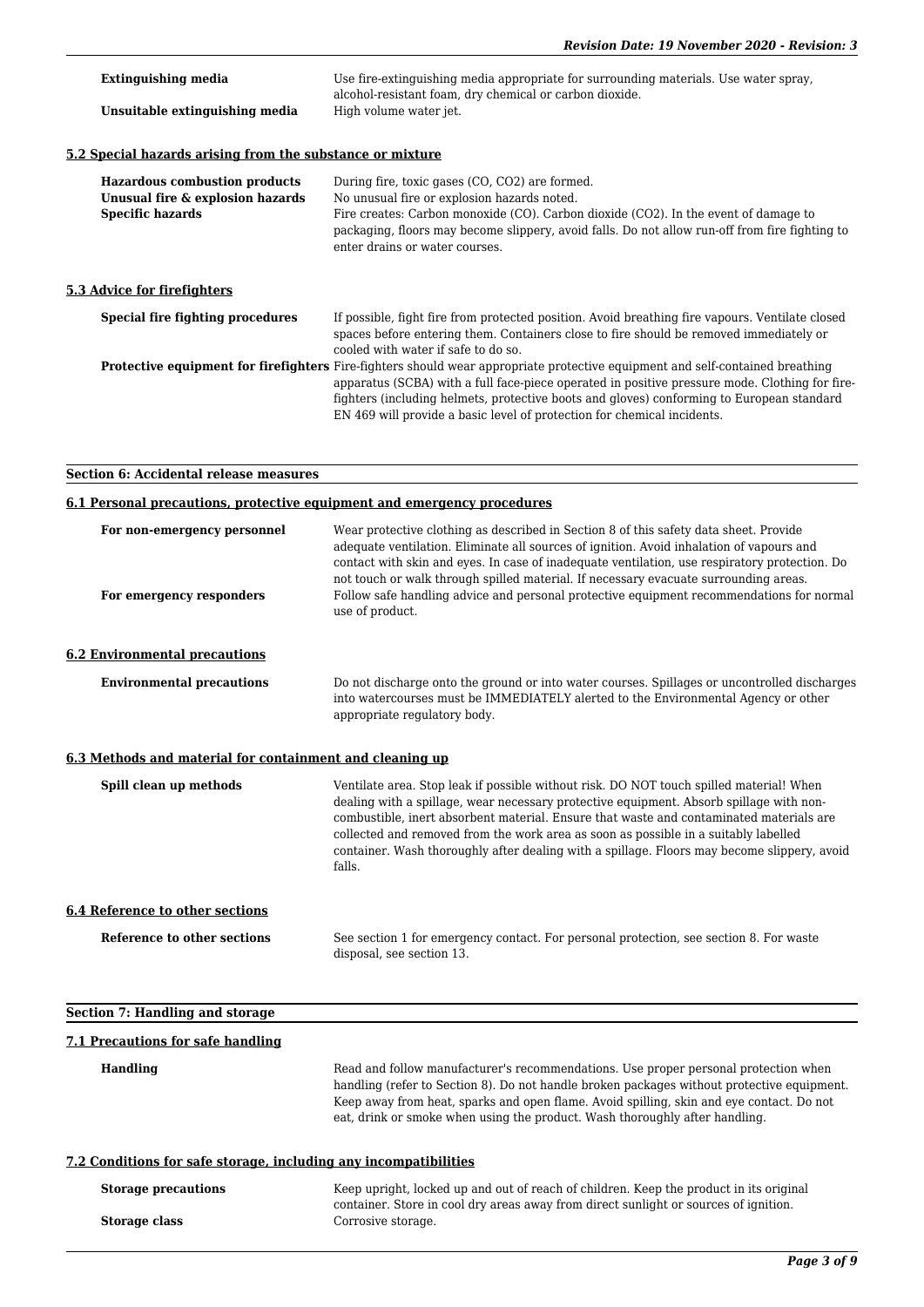# **7.3 Specific end use(s)**

**Specific end use(s)** The identified uses for this product are detailed in Section 1.2. Usage description Use only according to directions. Replace and tighten cap after use.

## **Section 8: Exposure controls/Personal protection**

## **8.1 Control parameters**

**Ingredient comments** WEL - Workplace Exposure Limits - EH40/2005 Workplace exposure limits. Ireland, Occupational Exposure Limits 2020. No exposure limits noted for ingredient(s).

## **8.2 Exposure Controls**

**Protective equipment**



| <b>Engineering measures</b>  | Provide adequate ventilation, including appropriate local extraction, to ensure that the<br>defined occupational exposure limit is not exceeded.                                                                                                                                                                                                                                                                                                                                                                                                                                                                                                                                                                                 |
|------------------------------|----------------------------------------------------------------------------------------------------------------------------------------------------------------------------------------------------------------------------------------------------------------------------------------------------------------------------------------------------------------------------------------------------------------------------------------------------------------------------------------------------------------------------------------------------------------------------------------------------------------------------------------------------------------------------------------------------------------------------------|
| <b>Respiratory equipment</b> | Use of respirator protection is not generally required. If ventilation is inadequate, suitable<br>respiratory protection must be worn. EN 136/140/145/143/149. The specific respirator<br>selected must be based on contamination levels found in the work place. Where risk<br>assessment shows air-purifying respirators are appropriate a full face respirator conforming<br>to EN143 should be used, and suitable respirator cartridges as a backup to engineering<br>controls. Recommended: Respirator with combination filter for organic vapour/particulate<br>(EN 141). Consult manufacturer for specific advice.                                                                                                        |
| <b>Hand protection</b>       | Where hand contact with the product may occur the use of gloves approved to relevant<br>standards (e.g. Europe: EN374) is recommended. (EU Directive 89/686/EEC). Gloves must be<br>inspected prior to use. Suggested material: Nitrile. Breakthrough time: >480 minutes.<br>Consult manufacturer for advice.<br>Selection of the glove material depends on consideration of the penetration times, rates of<br>diffusion and degradation, and concentration specific to the workplace. Use proper glove<br>removal technique (without touching glove's outer surface) to avoid skin contact with this<br>product. Dispose of contaminated gloves after use in accordance with applicable laws and<br>good laboratory practices. |
| Eve protection               | Wear safety goggles or face shield to prevent any possibility of eye contact. Use equipment<br>for eve protection tested and approved under appropriate government standards such as EN<br>166(EU).                                                                                                                                                                                                                                                                                                                                                                                                                                                                                                                              |
| Other protection             | Wear appropriate clothing to prevent skin contact. The selected clothing must satisfy the<br>European norm standard EN 943. Personal protective equipment for the body should be<br>selected based on the task being performed and the risks involved and should be approved<br>by a specialist before handing this product. Work clothing worn by personnel shall be<br>laundered regularly. After contact with the product, all parts of the body that have been<br>soiled must be washed.                                                                                                                                                                                                                                     |
| <b>Hygiene measures</b>      | Observe normal hygiene standards. Wash promptly if skin becomes contaminated. When<br>using do not eat, drink or smoke. Wash hands after use.                                                                                                                                                                                                                                                                                                                                                                                                                                                                                                                                                                                    |
| <b>Process conditions</b>    | Ensure that eye flushing systems and safety showers are located close by in the work place.                                                                                                                                                                                                                                                                                                                                                                                                                                                                                                                                                                                                                                      |

## **Section 9: Physical and chemical properties**

## **9.1 Information on basic physical and chemical properties**

| Appearance<br>Colour<br><b>Odour</b> | Clear liquid.<br>Pale orange.<br>Characteristic.            |
|--------------------------------------|-------------------------------------------------------------|
| Odour threshold - lower              | No information available as testing has not been completed. |
| Odour threshold - upper              | No information available as testing has not been completed. |
| pH-Value, Conc. Solution             | $5 - 6$                                                     |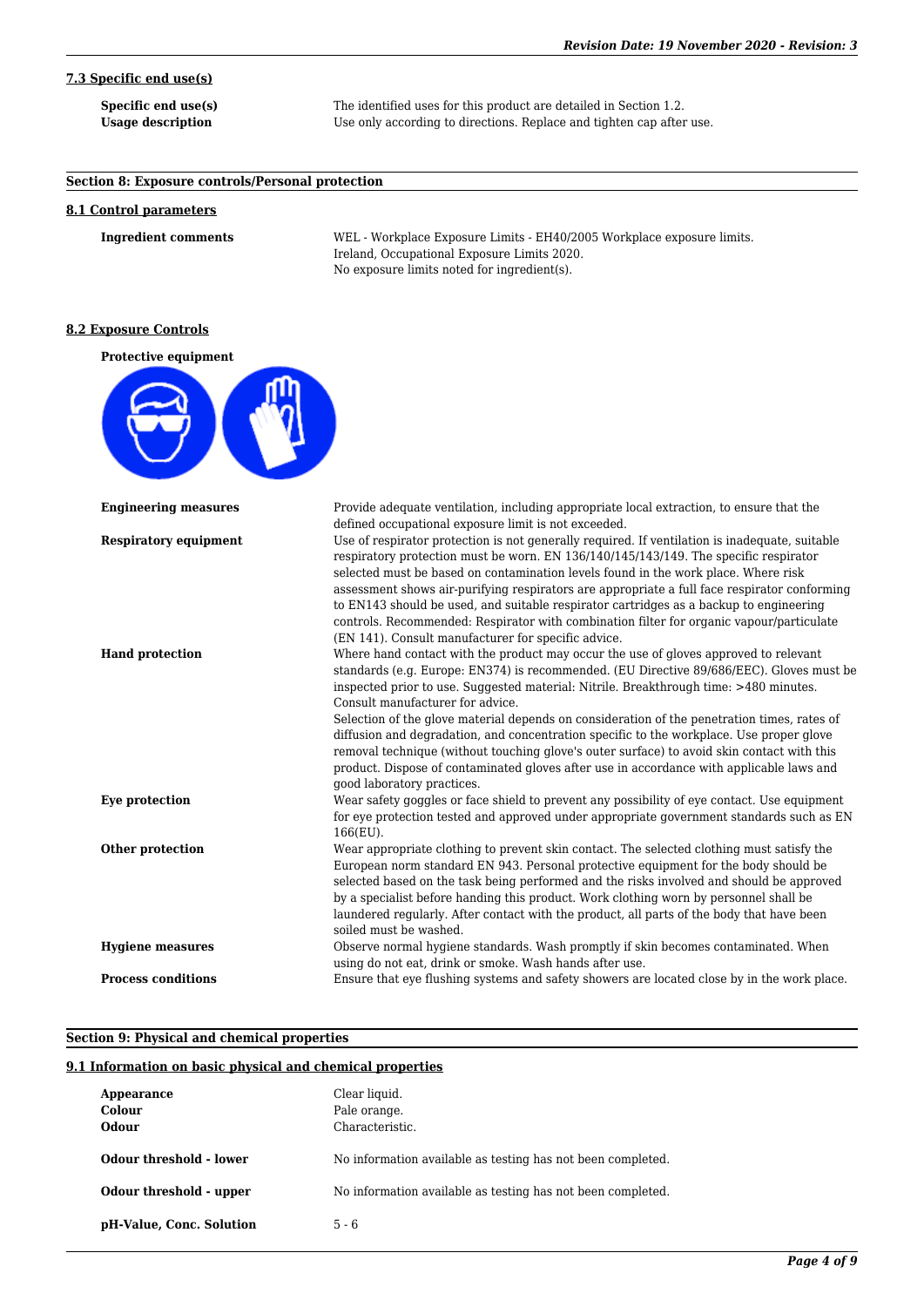| pH-Value, Diluted solution                        | Not applicable as the product is a concentrated solution.             |  |
|---------------------------------------------------|-----------------------------------------------------------------------|--|
| <b>Melting point</b>                              | No information available as testing has not been completed.           |  |
| Initial boiling point and boiling<br>range        | No information available as testing has not been completed.           |  |
| <b>Flash point</b>                                | Non-flammable.                                                        |  |
| <b>Evaporation rate</b>                           | No information available as testing has not been completed.           |  |
| <b>Flammability state</b>                         | The product is not flammable.                                         |  |
| <b>Flammability limit - lower(%)</b>              | No information available as testing has not been completed.           |  |
| Flammability limit - upper(%)                     | No information available as testing has not been completed.           |  |
| Vapour pressure                                   | No information available as testing has not been completed.           |  |
| Vapour density (air=1)                            | No information available as testing has not been completed.           |  |
| <b>Relative density</b>                           | $0.99 - 1.01$ kg/l (at $20^{\circ}$ C)                                |  |
| <b>Bulk density</b>                               | Not applicable as the product is a liquid.                            |  |
| Solubility                                        | Soluble in water.                                                     |  |
| <b>Decomposition temperature</b>                  | No information available as testing has not been completed.           |  |
| Partition coefficient; n-<br><b>Octanol/Water</b> | No information available as testing has not been completed.           |  |
| Auto ignition temperature (°C)                    | No information available as testing has not been completed.           |  |
| <b>Viscosity</b>                                  | No information available as testing has not been completed.           |  |
| <b>Explosive properties</b>                       | Not classified as explosive.                                          |  |
| <b>Oxidising properties</b>                       | The product does not meet the criteria to be classified as oxidising. |  |
| 9.2 Other information                             |                                                                       |  |
| Molecular weight                                  | Not applicable as the product is a mixture.                           |  |
| Volatile organic compound                         | No information available as testing has not been completed.           |  |
| <b>Other information</b>                          | None noted.                                                           |  |
| Section 10: Stability and reactivity              |                                                                       |  |

| 10.1 Reactivity<br><b>Reactivity</b>                                                                                                                 | Keep away from incompatibles such as oxidizing agents, acids, and alkalis.                         |
|------------------------------------------------------------------------------------------------------------------------------------------------------|----------------------------------------------------------------------------------------------------|
| 10.2 Chemical stability<br><b>Stability</b>                                                                                                          | Stable under normal temperature conditions and recommended use.                                    |
| <b>10.3 Possibility of hazardous reactions</b><br><b>Hazardous reactions</b><br><b>Hazardous polymerisation</b><br><b>Polymerisation description</b> | For information on hazardous reaction see section 10.1.<br>Will not polymerise.<br>Not applicable. |
| 10.4 Conditions to Avoid<br><b>Conditions to avoid</b>                                                                                               | Heat, sparks, open flames, temperature extremes and direct sunlight.                               |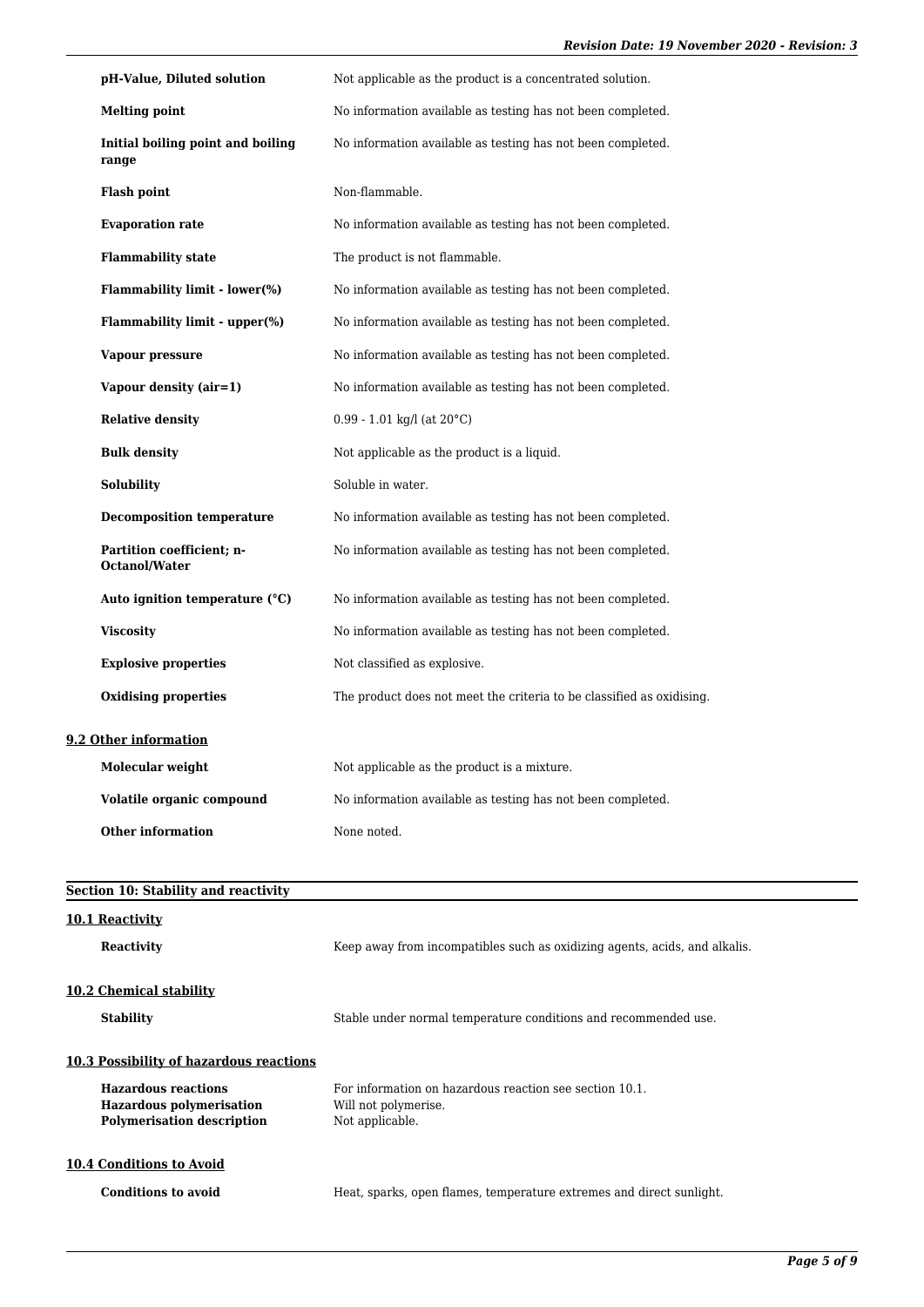# **10.5 Incompatible materials**

**Materials to avoid** Do not mix with other chemicals unless listed on directions. Avoid contact with oxidising agents, strong alkalis, and strong acids.

## **10.6 Hazardous decomposition products**

**Hazardous decomposition products** Thermal decomposition or combustion may liberate carbon oxides and other toxic gases or vapours.

# **Section 11: Toxicological information**

## **11.1 Information on toxicological effects**

| <b>Toxicological information</b>                                                                                                                                             | No toxicological information for the overall finished product.                                                                                                                                                                                                                                                                                                                 |  |  |
|------------------------------------------------------------------------------------------------------------------------------------------------------------------------------|--------------------------------------------------------------------------------------------------------------------------------------------------------------------------------------------------------------------------------------------------------------------------------------------------------------------------------------------------------------------------------|--|--|
| <b>Acute toxicity (Oral LD50)</b><br><b>Acute toxicity (Dermal LD50)</b><br><b>Acute toxicity (Inhalation LD50)</b>                                                          | No information available as testing has not been completed.<br>No information available as testing has not been completed.<br>No information available as testing has not been completed.                                                                                                                                                                                      |  |  |
| Serious eye damage/irritation                                                                                                                                                | Causes serious eye irritation.                                                                                                                                                                                                                                                                                                                                                 |  |  |
| Skin corrosion/irritation                                                                                                                                                    | The product is classified as a skin corrosion/irritation hazard.                                                                                                                                                                                                                                                                                                               |  |  |
| <b>Respiratory sensitisation</b><br><b>Skin sensitisation</b>                                                                                                                | The product is not classified as a respiratory hazard.<br>The product is not classified as a skin sensitisation hazard.                                                                                                                                                                                                                                                        |  |  |
| Germ cell mutagenicity                                                                                                                                                       | The product is not classified as a mutagen.                                                                                                                                                                                                                                                                                                                                    |  |  |
| Carcinogenicity                                                                                                                                                              | The product is not classified as a carcinogen hazard.                                                                                                                                                                                                                                                                                                                          |  |  |
| Specific target organ toxicity - Single exposure:<br><b>STOT - Single exposure</b><br>Specific target organ toxicity - Repeated exposure:<br><b>STOT - Repeated exposure</b> | The product is not classified as a single exposure specific target organ toxin.<br>The product is not classified as a repeat exposure specific target organ toxin.                                                                                                                                                                                                             |  |  |
| <b>Inhalation</b><br>Ingestion<br>Skin contact<br>Eye contact<br><b>Waste management</b>                                                                                     | Inhalation of mist or vapor may cause respiratory tract irritation.<br>Exposure to liquid product may cause irritation to mouth, throat and esophagus.<br>Corrosive. Causes severe skin burns.<br>Can produce burning and irritation. Corrosive to eyes<br>When handling waste, consideration should be made to the safety precautions applying to<br>handling of the product. |  |  |
| Routes of entry<br><b>Target organs</b>                                                                                                                                      | Eyes, skin, ingestion or inhalation.<br>Eyes, skin, digestive system, respiratory system.                                                                                                                                                                                                                                                                                      |  |  |
| <b>Aspiration hazards:</b><br><b>Reproductive toxicity:</b>                                                                                                                  | The product is not classified as an aspiration hazard.<br>The product is not classified as a reproductive hazard.                                                                                                                                                                                                                                                              |  |  |

| Name                                             | LD50 oral                              | LD50 dermal            | LD50 inhalation |
|--------------------------------------------------|----------------------------------------|------------------------|-----------------|
| Benzyl-C12-14-alkyldimethylammonium<br>chlorides | 397.50 <sub>mg</sub> /kg <sub>at</sub> | $3412.00$ mg/kg Rabbit |                 |

# **Section 12: Ecological information**

## **12.1 Toxicity**

| <b>Acute toxicity - Fish</b>             | No information available as testing has not been completed.                                        |
|------------------------------------------|----------------------------------------------------------------------------------------------------|
|                                          | Acute toxicity - Aquatic invertebrates No information available as testing has not been completed. |
| <b>Acute toxicity - Aquatic plants</b>   | No information available as testing has not been completed.                                        |
| <b>Acute toxicity - Microorganisms</b>   | No information available as testing has not been completed.                                        |
| Chronic toxicity - Fish                  | No information available as testing has not been completed.                                        |
| <b>Chronic toxicity - Aquatic</b>        | No information available as testing has not been completed.                                        |
| invertebrates                            |                                                                                                    |
| Chronic toxicity - Aquatic plants        | No information available as testing has not been completed.                                        |
| <b>Chronic toxicity - Microorganisms</b> | No information available as testing has not been completed.                                        |
| <b>Ecotoxicity</b>                       | Very toxic to aquatic life.                                                                        |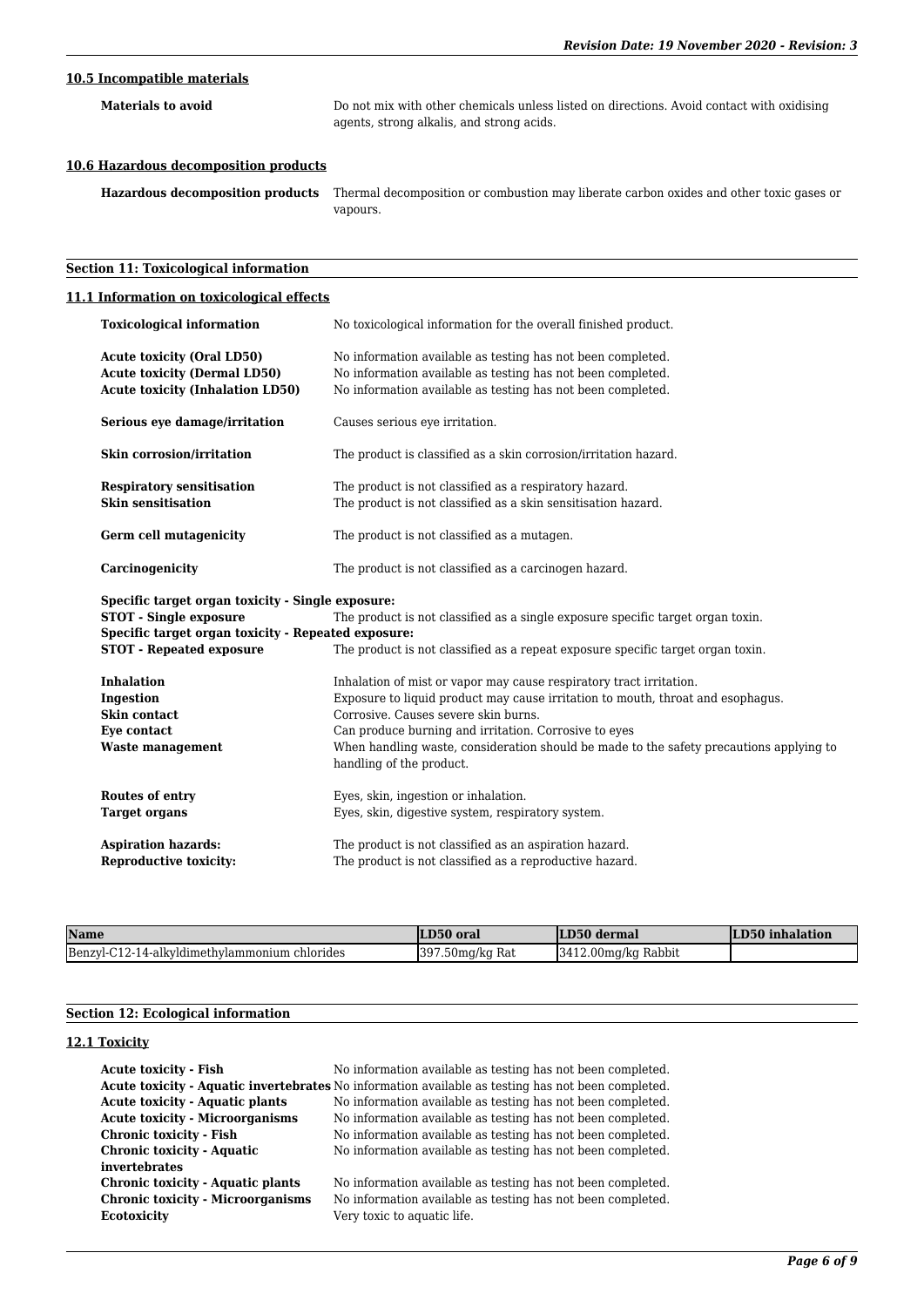| Eco toxilogical information                                                                                     | The product contains a substance which is toxic to aquatic organisms and which may cause<br>long-term adverse effects in the aquatic environment.                                                                               |
|-----------------------------------------------------------------------------------------------------------------|---------------------------------------------------------------------------------------------------------------------------------------------------------------------------------------------------------------------------------|
| 12.2 Persistence and degradability                                                                              |                                                                                                                                                                                                                                 |
| <b>Degradability</b><br><b>Biological oxygen demand</b><br><b>Chemical oxygen demand</b>                        | The degradability of the product has not been stated.<br>No information available as testing has not been completed.<br>No information available as testing has not been completed.                                             |
| 12.3 Bioaccumulative potential                                                                                  |                                                                                                                                                                                                                                 |
| <b>Bioaccumulative potential</b><br><b>Bioaccumulation factor</b><br>Partition coefficient; n-<br>Octanol/Water | No data available on bioaccumulation.<br>No information available as testing has not been completed.<br>No information available as testing has not been completed.                                                             |
| 12.4 Mobility in soil                                                                                           |                                                                                                                                                                                                                                 |
| <b>Mobility</b>                                                                                                 | Soluble in water.                                                                                                                                                                                                               |
| 12.5 Results of PBT and vPvB assessment                                                                         |                                                                                                                                                                                                                                 |
|                                                                                                                 | Results of PBT and vPvB assessment The product does not contain any PBT or vPvB Substances.                                                                                                                                     |
| 12.6 Other adverse effects                                                                                      |                                                                                                                                                                                                                                 |
| Other adverse effects                                                                                           | None known.                                                                                                                                                                                                                     |
|                                                                                                                 |                                                                                                                                                                                                                                 |
| <b>Section 13: Disposal considerations</b>                                                                      |                                                                                                                                                                                                                                 |
| <b>Waste management</b>                                                                                         | When handling waste, consideration should be made to the safety precautions applying to<br>handling of the product.                                                                                                             |
| 13.1 Waste treatment methods                                                                                    |                                                                                                                                                                                                                                 |
| <b>Disposal methods</b>                                                                                         | Dispose of waste and residues in accordance with local authority requirements. For waste<br>disposal, use a licensed industrial waste disposal agent.                                                                           |
| <b>Section 14: Transport information</b>                                                                        |                                                                                                                                                                                                                                 |
| 14.1 UN number                                                                                                  |                                                                                                                                                                                                                                 |
| UN no. (ADR)<br>UN no. (IMDG)<br>UN no. (IATA)                                                                  | UN1760<br>UN1760<br>UN1760                                                                                                                                                                                                      |
| 14.2 UN proper shipping name                                                                                    |                                                                                                                                                                                                                                 |
| ADR proper shipping name<br><b>IMDG</b> proper shipping name<br><b>IATA</b> proper shipping name                | CORROSIVE LIQUID, N.O.S. (Benzyl-C12-14-alkyldimethylammonium chlorides)<br>CORROSIVE LIQUID, N.O.S. (Benzyl-C12-14-alkyldimethylammonium chlorides)<br>CORROSIVE LIQUID N.O.S. (Benzyl-C12-14-alkyldimethylammonium chlorides) |
| 14.3 Transport hazard class(es)                                                                                 |                                                                                                                                                                                                                                 |
| <b>ADR</b> class<br><b>IMDG</b> class<br><b>IATA</b> class                                                      | 8<br>8<br>8                                                                                                                                                                                                                     |
| <b>Transport labels</b>                                                                                         |                                                                                                                                                                                                                                 |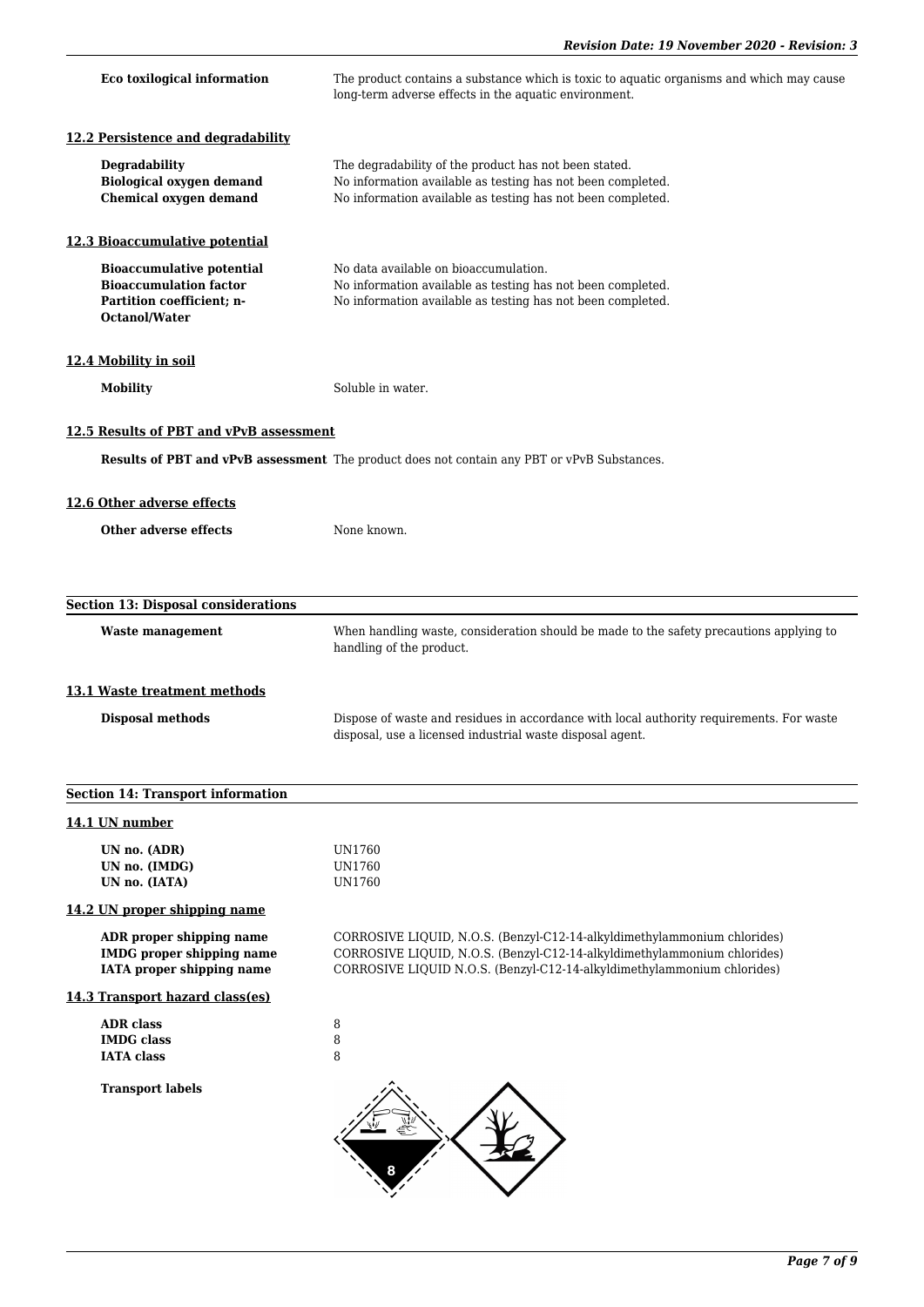# **14.4 Packing group**

| ADR/RID/ADN packing group         | ш                                |
|-----------------------------------|----------------------------------|
| <b>IMDG</b> packing group         | ш                                |
| <b>IATA</b> packing group         | ш                                |
| 14.5 Environmental hazards        |                                  |
| <b>ADR</b>                        | Yes                              |
| <b>IMDG</b>                       | Yes                              |
| <b>IATA</b>                       | Yes                              |
| 14.6 Special precautions for user |                                  |
| <b>EMS</b>                        | $F-A. S-B$                       |
| <b>Emergency action code</b>      | A <sub>3</sub> A <sub>80</sub> 3 |
| Hazard no. (ADR)                  | 80                               |
| <b>Tunnel restriction code</b>    | (E)                              |
|                                   |                                  |

# **14.7 Transport in bulk according to annex II of MARPOL73/78 and the IBC code**

Not applicable.

# **Section 15: Regulatory information**

# **15.1 Safety, health and environmental regulations/Legislation specific for the substance or mixture**

| <b>EU</b> legislation             | Regulation (EC) No 1272/2008 of the European Parliament and of the Council of 16<br>December 2008 on classification, labelling and packaging of substances and mixtures,<br>amending and repealing Directives 67/548/EEC and 1999/45/EC, and amending Regulation<br>(EC) No 1907/2006 with amendments. Commission Regulation (EU) 2019/1691 of 9 October<br>2019 amending Annex V to Regulation (EC) No 1907/2006 of the European Parliament and of<br>the Council concerning the Registration, Evaluation, Authorisation and Restriction of<br>Chemicals (REACH) |
|-----------------------------------|-------------------------------------------------------------------------------------------------------------------------------------------------------------------------------------------------------------------------------------------------------------------------------------------------------------------------------------------------------------------------------------------------------------------------------------------------------------------------------------------------------------------------------------------------------------------|
| Approved code of practice         | Workplace Exposure Limits Guidance Note EH40/2005.                                                                                                                                                                                                                                                                                                                                                                                                                                                                                                                |
|                                   | 2020 Code of Practice for the Safety, Health and Welfare at Work (Chemical Agents)<br>Regulations (2001-2015) and the Safety, Health and Welfare at Work (Carcinogens)<br>Regulations (2001-2019)                                                                                                                                                                                                                                                                                                                                                                 |
| <b>Chemical safety assessment</b> | No chemical safety assessment has been carried out.                                                                                                                                                                                                                                                                                                                                                                                                                                                                                                               |

# **Section 16: Other information**

| <b>General information</b> | This Safety Data Sheet is in accordance with Reach Regulation (EC) No 453/2010.                                                                                                  |
|----------------------------|----------------------------------------------------------------------------------------------------------------------------------------------------------------------------------|
| <b>Revision comments</b>   | This is a third issue. [2] Information updated. [3] Information updated. [4] Information<br>updated. [8] Information updated. [9] Information updated. [11] Information updated. |
|                            | [12] Information updated. [14] Information updated. [15] Information updated.                                                                                                    |
| <b>Revision date</b>       | 19 November 2020                                                                                                                                                                 |
| <b>Supersedes date</b>     | 18 December 2019                                                                                                                                                                 |
| <b>Revision</b>            | 3                                                                                                                                                                                |
| Safety data sheet status   | Approved.                                                                                                                                                                        |
| Hazard statements in full  |                                                                                                                                                                                  |
| H302                       | Harmful if swallowed.                                                                                                                                                            |
| H314                       | Causes severe skin burns and eye damage.                                                                                                                                         |
| H318                       | Causes serious eye damage.                                                                                                                                                       |
| H400                       | Very toxic to aquatic life.                                                                                                                                                      |
| H410                       | Very toxic to aquatic life with long lasting effects.                                                                                                                            |
| H317                       | May cause an allergic skin reaction.                                                                                                                                             |
| H411                       | Toxic to aquatic life with long lasting effects.                                                                                                                                 |
| H412                       | Harmful to aquatic life with long lasting effects.                                                                                                                               |
| H <sub>226</sub>           | Flammable liquid and vapour.                                                                                                                                                     |
| H315                       | Causes skin irritation.                                                                                                                                                          |
| H361                       | Suspected of damaging fertility or the unborn child.                                                                                                                             |
| H319                       | Causes serious eye irritation.                                                                                                                                                   |
| H301                       | Toxic if swallowed.                                                                                                                                                              |
| H311                       | Toxic in contact with skin.                                                                                                                                                      |